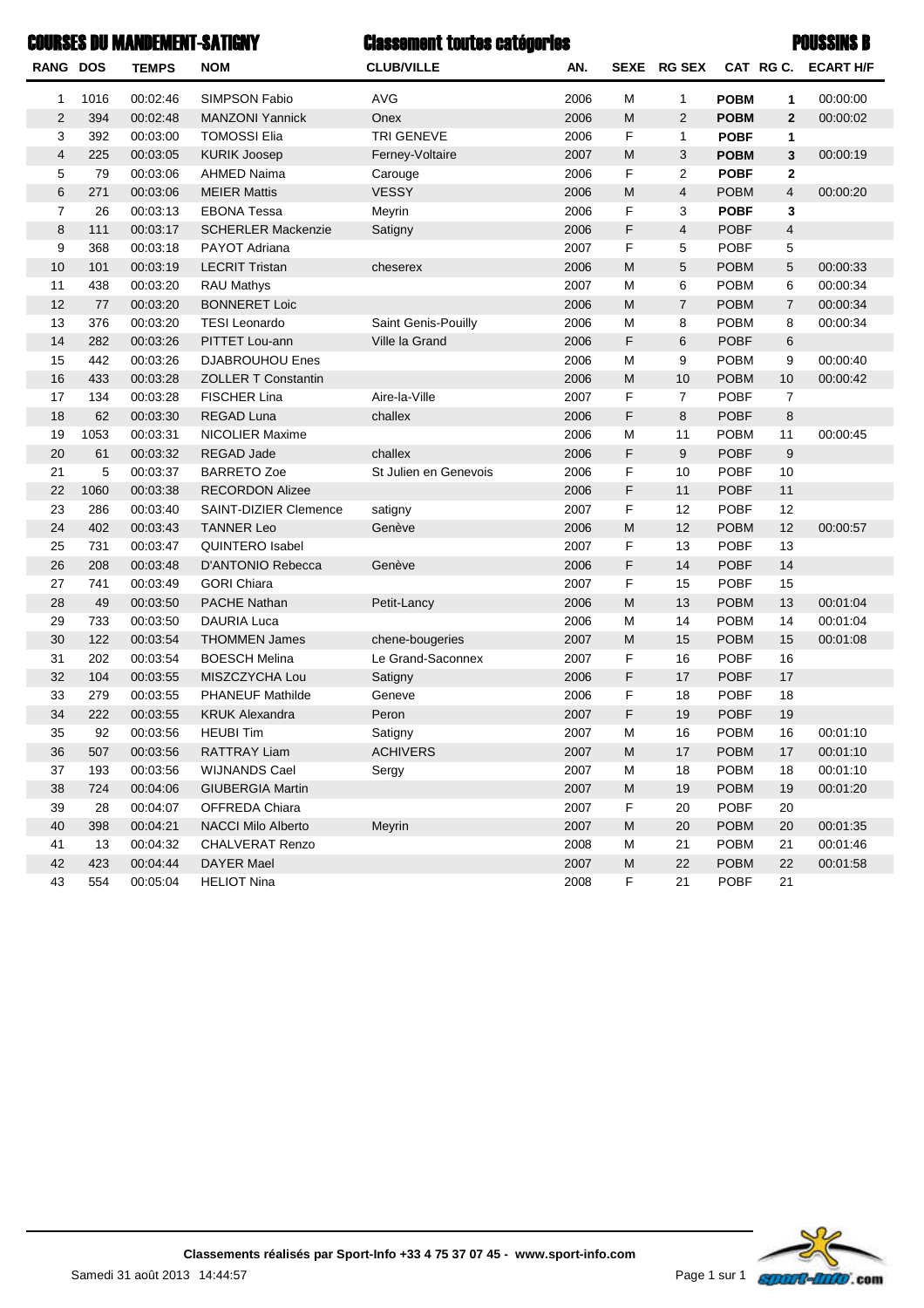|                 |                | <b>COURSES DU MANDEMENT-SATIGNY</b> |                            | <b>Classement toutes catégories</b> |      |             |                |             |                         | <b>POUSSINS A</b>   |
|-----------------|----------------|-------------------------------------|----------------------------|-------------------------------------|------|-------------|----------------|-------------|-------------------------|---------------------|
| <b>RANG DOS</b> |                | <b>TEMPS</b>                        | <b>NOM</b>                 | <b>CLUB/VILLE</b>                   | AN.  |             | SEXE RG SEX    |             |                         | CAT RG C. ECART H/F |
| 1               | 46             | 00:02:30                            | <b>DUNAND Killian</b>      | TRI GENEVE                          | 2004 | M           | $\mathbf{1}$   | <b>POAM</b> | 1                       | 00:00:00            |
| $\overline{2}$  | 1029           | 00:02:40                            | <b>PAYOT Matteo</b>        |                                     | 2005 | M           | 2              | <b>POAM</b> | $\overline{2}$          | 00:00:10            |
| 3               | 190            | 00:02:46                            | SIMEONE Kyanu              | Crozet                              | 2005 | M           | 3              | <b>POAM</b> | 3                       | 00:00:16            |
| $\overline{4}$  | 133            | 00:02:47                            | <b>FISCHER Nora</b>        | Aire-La-Ville                       | 2004 | F           | $\mathbf{1}$   | <b>POAF</b> | 1                       | 00:00:00            |
| 5               | 80             | 00:02:49                            | <b>AHMED Sarafina</b>      | Carouge                             | 2004 | F           | 2              | <b>POAF</b> | $\mathbf{2}$            | 00:00:02            |
| $\,6$           | 235            | 00:02:52                            | <b>SCRIMA Pauline</b>      | Satigny                             | 2005 | F           | $\sqrt{3}$     | <b>POAF</b> | 3                       | 00:00:05            |
| $\overline{7}$  | 237            | 00:02:52                            | <b>URSAN Julia</b>         | Grand-Lancy                         | 2005 | F           | 4              | <b>POAF</b> | 4                       | 00:00:05            |
| 8               | 224            | 00:02:52                            | <b>KURIK Mirjam</b>        | Ferney-Voltaire                     | 2005 | F           | 5              | <b>POAF</b> | 5                       | 00:00:05            |
| 9               | 223            | 00:02:55                            | <b>KRUK Szymon</b>         | Peron                               | 2004 | М           | 4              | <b>POAM</b> | $\overline{\mathbf{4}}$ | 00:00:25            |
| 10              | 1001           | 00:02:56                            | <b>GARCIA Nicolas</b>      |                                     | 2004 | M           | 5              | <b>POAM</b> | 5                       | 00:00:26            |
| 11              | 444            | 00:02:57                            | <b>SEBO Gabrielle</b>      |                                     | 2004 | F           | 6              | <b>POAF</b> | 6                       | 00:00:10            |
| 12              | 427            | 00:03:01                            | <b>BETI Alexia</b>         | <b>TRI GENEVE</b>                   | 2004 | F           | $\overline{7}$ | <b>POAF</b> | $\overline{7}$          | 00:00:14            |
| 13              | 533            | 00:03:02                            | <b>GILLIERON Typhaine</b>  |                                     | 2005 | F           | 8              | <b>POAF</b> | 8                       | 00:00:15            |
| 14              | 425            | 00:03:02                            | <b>BETI Laura</b>          | <b>TRI GENEVE</b>                   | 2004 | F           | $9\,$          | <b>POAF</b> | 9                       | 00:00:15            |
| 15              | 105            | 00:03:04                            | <b>NOEL Alexandre</b>      | Satigny                             | 2004 | M           | 6              | <b>POAM</b> | 6                       | 00:00:34            |
| 16              | 730            | 00:03:04                            | QUINTERO Alejandra         |                                     | 2004 | F           | 10             | <b>POAF</b> | 10                      | 00:00:17            |
| 17              | 106            | 00:03:05                            | <b>NOEL Chloe</b>          | Satigny                             | 2004 | F           | 11             | <b>POAF</b> | 11                      | 00:00:18            |
| 18              | 185            | 00:03:06                            | <b>POLA Elias</b>          | satigny                             | 2004 | M           | $\overline{7}$ | <b>POAM</b> | $\overline{7}$          | 00:00:36            |
| 19              | 52             | 00:03:08                            | <b>PIN Lucie</b>           | Saint-Genis-Pouilly                 | 2005 | F           | 12             | <b>POAF</b> | 12                      | 00:00:21            |
| 20              | 281            | 00:03:10                            | <b>PITTET Mael</b>         | Ville la Grand                      | 2004 | M           | 8              | <b>POAM</b> | 8                       | 00:00:40            |
| 21              | 115            | 00:03:11                            | <b>SPRENGER Yann</b>       | satigny                             | 2005 | M           | 9              | <b>POAM</b> | 9                       | 00:00:41            |
| 22              | 276            | 00:03:11                            | <b>OSWALD Alexandra</b>    | Satigny                             | 2005 | F           | 13             | <b>POAF</b> | 13                      | 00:00:24            |
| 23              | 1119           | 00:03:14                            | <b>GARCIA Julien</b>       |                                     | 2004 | М           | 10             | <b>POAM</b> | 10                      | 00:00:44            |
| 24              | 437            | 00:03:16                            | <b>ZOLLER M Adrien</b>     |                                     | 2004 | M           | 11             | <b>POAM</b> | 11                      | 00:00:46            |
| 25              | $\overline{2}$ | 00:03:16                            | <b>ROGG Mattia</b>         |                                     | 2005 | M           | 12             | <b>POAM</b> | 12                      | 00:00:46            |
| 26              | 744            | 00:03:19                            | <b>GORI Loic</b>           |                                     | 2004 | M           | 13             | <b>POAM</b> | 13                      | 00:00:49            |
| 27              | 252            | 00:03:20                            | <b>BLAETTLER William</b>   | Conches                             | 2005 | M           | 14             | <b>POAM</b> | 14                      | 00:00:50            |
| 28              | 1068           | 00:03:21                            | <b>HUMBERT DROZ Thomas</b> |                                     | 2005 | M           | 15             | <b>POAM</b> | 15                      | 00:00:51            |
| 29              | 369            | 00:03:22                            | <b>RUIZ Thomas</b>         | Aïre                                | 2004 | M           | 16             | <b>POAM</b> | 16                      | 00:00:52            |
| 30              | 273            | 00:03:23                            | <b>MENETREY Tess</b>       | <b>SATIGNY</b>                      | 2005 | $\mathsf F$ | 14             | <b>POAF</b> | 14                      | 00:00:36            |
| 31              | 121            | 00:03:25                            | <b>THOMMEN Meline</b>      | chene-bougeries                     | 2005 | F           | 15             | <b>POAF</b> | 15                      | 00:00:38            |
| 32              | 120            | 00:03:27                            | <b>THOMMEN Lea</b>         | chene-bougeries                     | 2004 | F           | 16             | <b>POAF</b> | 16                      | 00:00:40            |
| 33              | 1116           | 00:03:29                            | ROBERT NICOUD Tibo         |                                     | 2005 | M           | 17             | <b>POAM</b> | 17                      | 00:00:59            |
| 34              | 397            | 00:03:31                            | NACCI Emma Aurora          | Meyrin                              | 2005 | F           | 17             | <b>POAF</b> | 17                      | 00:00:44            |
| 35              | 93             | 00:03:32                            | <b>HEUBI Nolan</b>         | Satigny                             | 2005 | M           | 18             | <b>POAM</b> | 18                      | 00:01:02            |
| 36              | 509            | 00:03:42                            | <b>PINTO Mickael</b>       |                                     | 2004 | M           | 19             | <b>POAM</b> | 19                      | 00:01:12            |
| 37              | 194            | 00:03:48                            | WIJNANDS lago              | Sergy                               | 2004 | M           | 20             | <b>POAM</b> | 20                      | 00:01:18            |

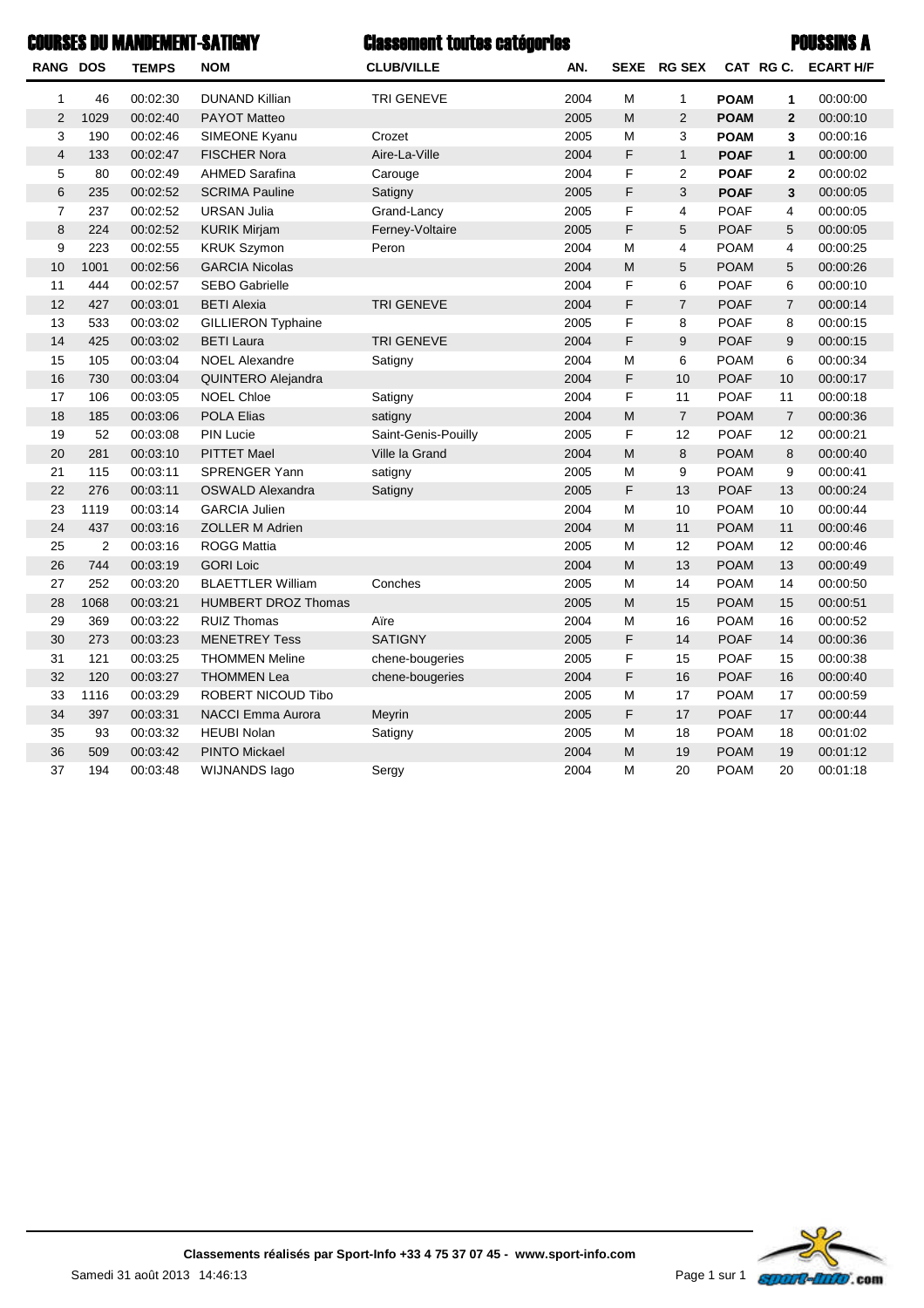### Classement toutes catégories ECOLIERS BCOURSES DU MANDEMENT-SATIGNY

| RANG DOS       |      | <b>TEMPS</b> | <b>NOM</b>               | <b>CLUB/VILLE</b>   | AN.  |           | SEXE RG SEX    |             | CAT RG C.      | <b>ECART H/F</b> |
|----------------|------|--------------|--------------------------|---------------------|------|-----------|----------------|-------------|----------------|------------------|
| 1              | 44   | 00:04:49     | SIMPSON Luca             |                     | 2002 | M         | 1              | <b>ECBM</b> | 1              | 00:00:00         |
| $\overline{2}$ | 210  | 00:04:52     | <b>DUBOIS Loic</b>       | <b>Bernex</b>       | 2003 | ${\sf M}$ | $\overline{2}$ | <b>ECBM</b> | $\overline{2}$ | 00:00:03         |
| 3              | 25   | 00:04:59     | <b>EBONA Emma</b>        | Meyrin              | 2003 | F         | $\mathbf{1}$   | <b>ECBF</b> | 1              | 00:00:00         |
| $\overline{4}$ | 289  | 00:05:08     | <b>STETTLER Romain</b>   | Veigy-Foncenex      | 2003 | ${\sf M}$ | 3              | <b>ECBM</b> | 3              | 00:00:19         |
| 5              | 302  | 00:05:10     | <b>RECORDON Oceane</b>   |                     | 2002 | F         | 2              | <b>ECBF</b> | $\mathbf{2}$   | 00:00:11         |
| 6              | 571  | 00:05:12     | SCHEMEL Joachim          |                     | 2002 | ${\sf M}$ | $\overline{4}$ | <b>ECBM</b> | 4              | 00:00:23         |
| $\overline{7}$ | 206  | 00:05:14     | <b>CORDEY Matthieu</b>   | Satigny             | 2002 | M         | 5              | <b>ECBM</b> | 5              | 00:00:25         |
| 8              | 365  | 00:05:20     | <b>WOLHAUSER Romane</b>  | Genève              | 2002 | F         | 3              | <b>ECBF</b> | 3              | 00:00:21         |
| 9              | 424  | 00:05:25     | <b>BETI Rebecca</b>      | <b>TRI GENEVE</b>   | 2002 | F         | 4              | <b>ECBF</b> | 4              | 00:00:26         |
| 10             | 270  | 00:05:40     | <b>MEIER Theo</b>        | <b>VESSY</b>        | 2002 | M         | 6              | <b>ECBM</b> | 6              | 00:00:51         |
| 11             | 170  | 00:05:44     | <b>MATOS Miguel</b>      | Geneve              | 2003 | M         | $\overline{7}$ | <b>ECBM</b> | $\overline{7}$ | 00:00:55         |
| 12             | 506  | 00:05:45     | <b>RATTRAY Paul</b>      | <b>ACHIEVERS</b>    | 2003 | M         | 8              | <b>ECBM</b> | 8              | 00:00:56         |
| 13             | 174  | 00:05:46     | <b>PAULI Nathan</b>      |                     | 2003 | M         | 9              | <b>ECBM</b> | 9              | 00:00:57         |
| 14             | 30   | 00:05:55     | <b>FEDI Sebastien</b>    | <b>BERNEX</b>       | 2002 | ${\sf M}$ | 10             | <b>ECBM</b> | 10             | 00:01:06         |
| 15             | 78   | 00:06:05     | <b>WILLEMIN Arthur</b>   | <b>Bernex</b>       | 2002 | M         | 11             | <b>ECBM</b> | 11             | 00:01:16         |
| 16             | 127  | 00:06:11     | <b>ZOUAIMIA Malik</b>    | satigny             | 2002 | M         | 12             | <b>ECBM</b> | 12             | 00:01:22         |
| 17             | 272  | 00:06:18     | <b>MENETREY Robin</b>    | <b>SATIGNY</b>      | 2002 | M         | 13             | <b>ECBM</b> | 13             | 00:01:29         |
| 18             | 27   | 00:06:18     | <b>YERLY Nathan</b>      | <b>SATIGNY</b>      | 2003 | M         | 14             | <b>ECBM</b> | 14             | 00:01:29         |
| 19             | 357  | 00:06:24     | NAVARRO Angel            | Genève              | 2002 | M         | 15             | <b>ECBM</b> | 15             | 00:01:35         |
| 20             | 238  | 00:06:27     | <b>URSAN Manuela</b>     | <b>Grand Lancy</b>  | 2003 | F         | 5              | <b>ECBF</b> | 5              | 00:01:28         |
| 21             | 253  | 00:06:28     | <b>BLAETTLER Zoe</b>     | Conches             | 2003 | F         | 6              | <b>ECBF</b> | 6              | 00:01:29         |
| 22             | 244  | 00:06:44     | <b>ALEX COMTE Emma</b>   | Carouge             | 2002 | F         | $\overline{7}$ | <b>ECBF</b> | $\overline{7}$ | 00:01:45         |
| 23             | 558  | 00:06:45     | PAYOT Max                |                     | 2003 | M         | 16             | <b>ECBM</b> | 16             | 00:01:56         |
| 24             | 432  | 00:06:46     | <b>LALLY Elizabeth</b>   |                     | 2003 | F         | 8              | <b>ECBF</b> | 8              | 00:01:47         |
| 25             | 367  | 00:06:46     | <b>ROGG Lelia</b>        | Perly               | 2002 | F         | 9              | <b>ECBF</b> | 9              | 00:01:47         |
| 26             | 251  | 00:06:53     | <b>BLAETTLER Alexia</b>  | Conches             | 2003 | F         | 10             | <b>ECBF</b> | 10             | 00:01:54         |
| 27             | 1037 | 00:06:54     | <b>DAYER Colin</b>       |                     | 2003 | M         | 17             | <b>ECBM</b> | 17             | 00:02:05         |
| 28             | 57   | 00:06:58     | <b>RACHER Marie</b>      | St Genis Pouilly    | 2002 | F         | 11             | <b>ECBF</b> | 11             | 00:01:59         |
| 29             | 176  | 00:07:17     | <b>CORGA Carla</b>       | Geneve              | 2003 | F         | 12             | <b>ECBF</b> | 12             | 00:02:18         |
| 30             | 53   | 00:07:18     | PIN Selma                | Saint-Genis-Pouilly | 2003 | F         | 13             | <b>ECBF</b> | 13             | 00:02:19         |
| 31             | 50   | 00:07:20     | PACHE David              | Petit-Lancy         | 2003 | M         | 18             | <b>ECBM</b> | 18             | 00:02:31         |
| 32             | 215  | 00:07:26     | <b>FUCHS Megane</b>      | Satigny             | 2002 | F         | 14             | <b>ECBF</b> | 14             | 00:02:27         |
| 33             | 89   | 00:08:28     | <b>GLARNER Sebastien</b> | Satigny             | 2003 | M         | 19             | <b>ECBM</b> | 19             | 00:03:39         |
| 34             | 63   | 00:08:32     | <b>REGAD Kenzo</b>       | challex             | 2003 | M         | 20             | <b>ECBM</b> | 20             | 00:03:43         |
| 35             | 732  | 00:08:54     | DAVID Tommaso            |                     | 2002 | M         | 21             | <b>ECBM</b> | 21             | 00:04:05         |

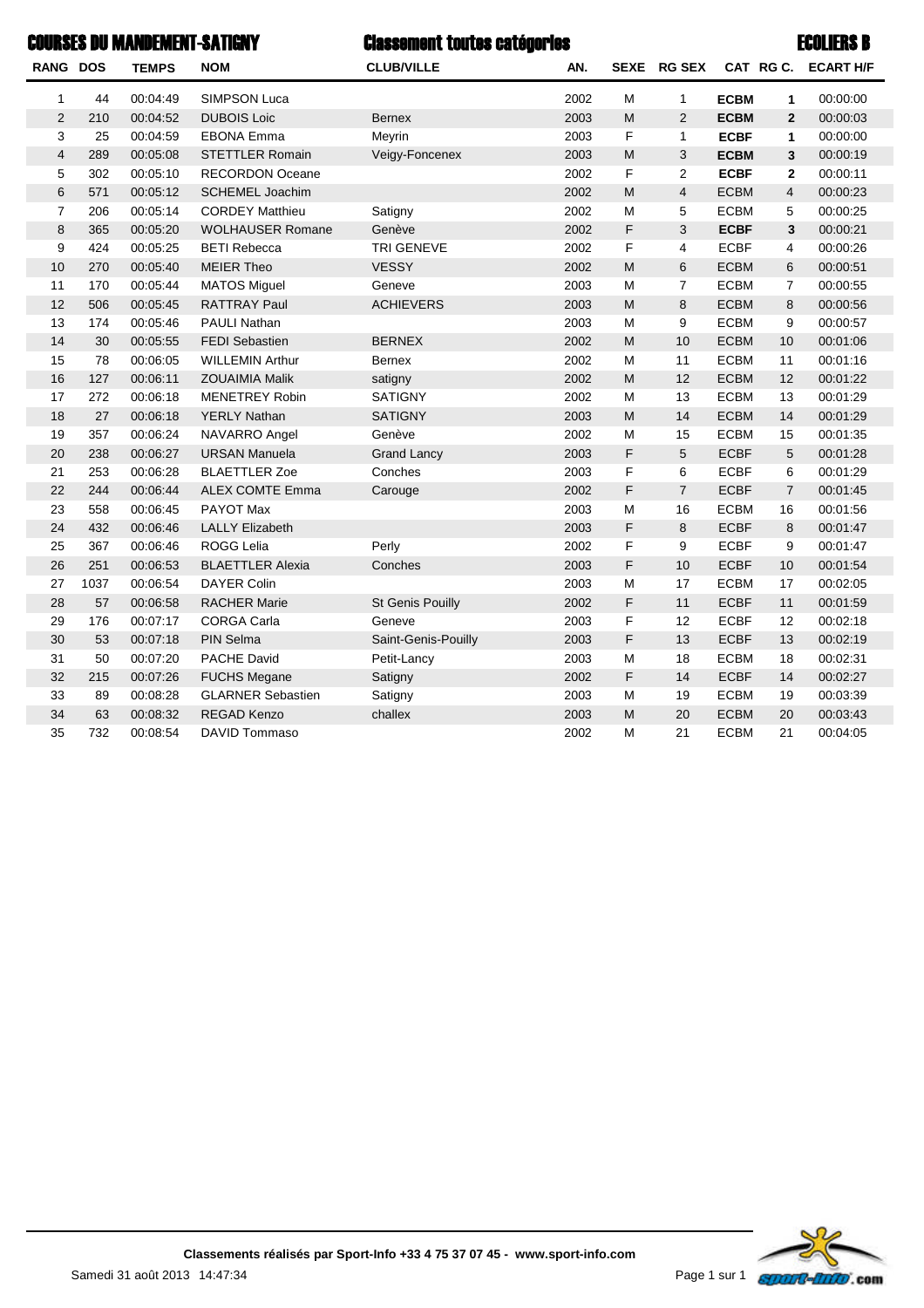### Classement par Catégories - ECOLIERS A-CADETSCOURSES DU MANDEMENT-SATIGNY

| Classement par Catégories - |  |
|-----------------------------|--|
|-----------------------------|--|

| E <b>coliers A-Cadets</b> |
|---------------------------|
|---------------------------|

| RANG        | DOS | <b>TEMPS</b> | <b>NOM</b>                | <b>CLUB</b>             | <b>NAT</b> | <b>CAT/AN</b> | <b>RG GEN.</b> |
|-------------|-----|--------------|---------------------------|-------------------------|------------|---------------|----------------|
|             |     |              |                           |                         |            |               |                |
| <b>CADF</b> |     |              |                           |                         |            |               |                |
|             | 440 | 00:08:49     | <b>HERNANDEZ Carolina</b> | AVG                     | <b>CH</b>  | CADF (1999)   | 6              |
| 2           | 38  | 00:09:39     | CAIADO Sara               | AVG                     | СH         | CADF (1998)   | 13             |
| 3           | 361 | 00:09:39     | PAOLIELLO Lara            | Genève                  | CН         | CADF (1999)   | 14             |
| 4           | 277 | 00:10:00     | <b>PERINI Elisa</b>       | Meyrin                  | <b>CH</b>  | CADF (1997)   | 15             |
| 5           | 177 | 00:10:55     | <b>CORGA Daniela</b>      | Geneve                  | <b>CH</b>  | CADF (1999)   | 18             |
| 6           | 58  | 00:12:32     | <b>RACHER Jessica</b>     | <b>St Genis Pouilly</b> | <b>CH</b>  | CADF (1998)   | 25             |
|             |     |              |                           |                         |            |               |                |

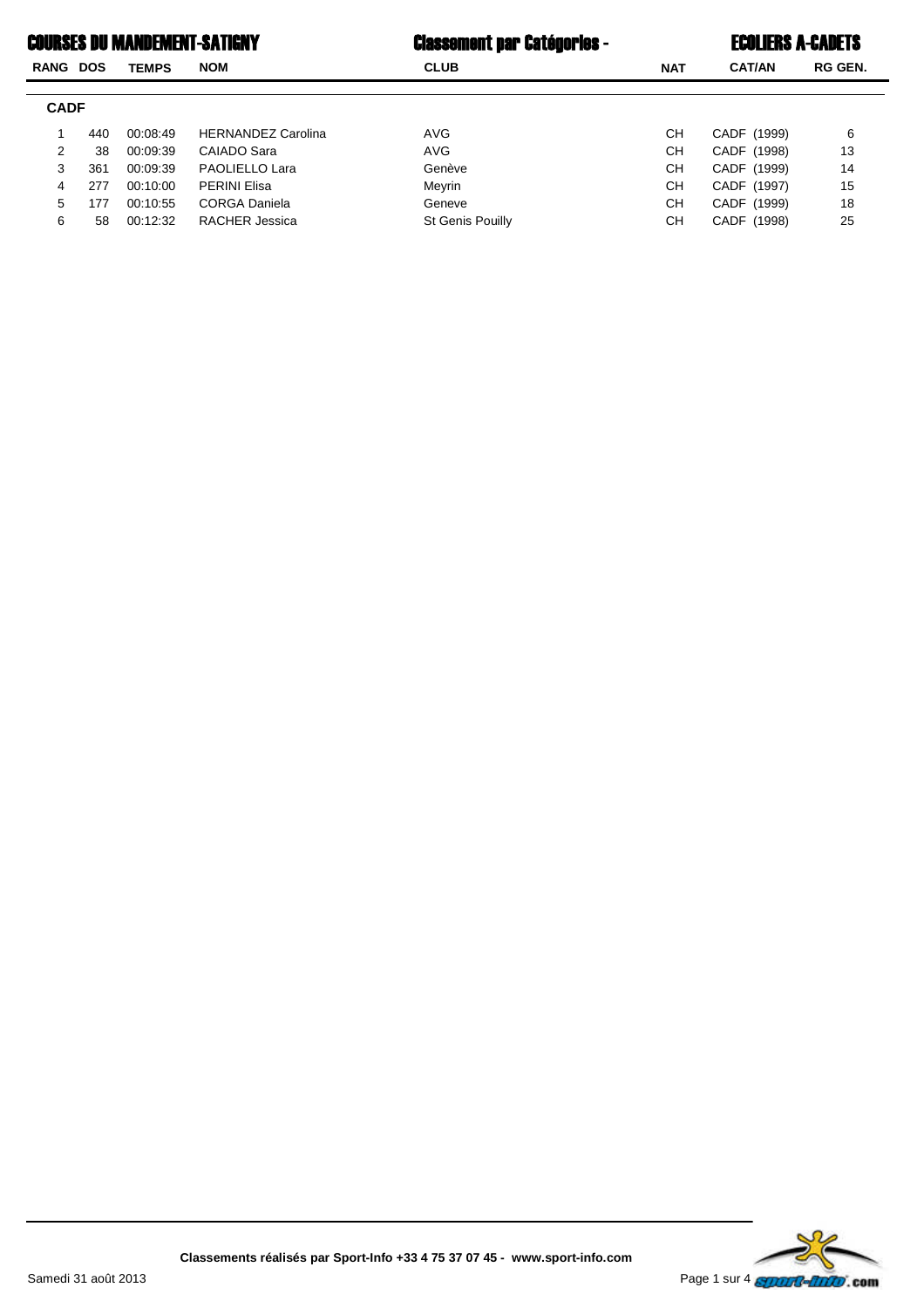## COURSES DU MANDEMENT-SATIGNY Classement par Catégories - ECOLIERS A-CADETS

| <b>Classement par Catégories -</b> |  |  |  |
|------------------------------------|--|--|--|
|------------------------------------|--|--|--|

| <b>RANG DOS</b> |      | <b>TEMPS</b> | <b>NOM</b>            | <b>CLUB</b> | <b>NAT</b> | <b>CAT/AN</b> | <b>RG GEN.</b> |
|-----------------|------|--------------|-----------------------|-------------|------------|---------------|----------------|
|                 |      |              |                       |             |            |               |                |
| <b>ECAF</b>     |      |              |                       |             |            |               |                |
|                 | 1098 | 00:09:02     | <b>TOMOSSI Xena</b>   | TRI GENEVE  | CН         | ECAF (2001)   | 9              |
| 2               | 439  | 00:09:23     | <b>BACCHETTA Ella</b> | <b>AVG</b>  | CН         | ECAF (2000)   | 11             |
| 3               | 109  | 00:09:34     | POLETTI Soraya        | Vernier     | <b>CH</b>  | ECAF (2001)   | 12             |
| 4               | 10   | 00:11:20     | <b>CAPT Alexia</b>    |             | <b>CH</b>  | ECAF (2001)   | 21             |
| 5               | 300  | 00:11:27     | <b>BOUVERET Lea</b>   | Genève      | CН         | ECAF (2001)   | 23             |
| 6               | 428  | 00:12:28     | LALLY Amy             |             | CН         | ECAF (2001)   | 24             |
|                 | 318  | 00:13:10     | <b>FAVRE Julie</b>    | Genève      | CН         | ECAF (2000)   | 27             |
| 8               | 358  | 00:13:17     | NOZDRINA Maria        | Genève      | CН         | ECAF (2001)   | 29             |

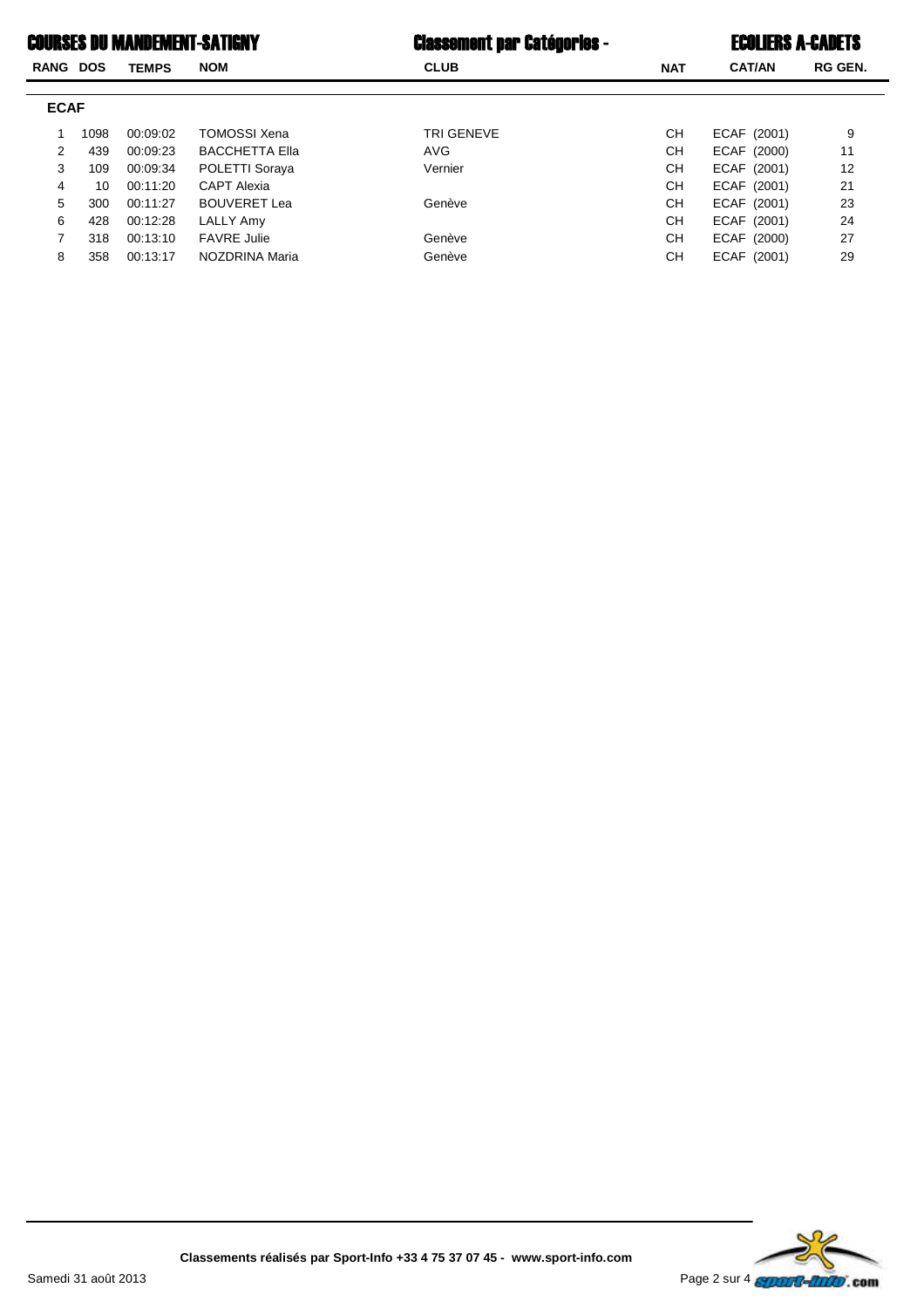# COURSES DU MANDEMENT-SATIGNY **Example 1** Classement par Catégories - The ECOLIERS A-CADETS

| <b>RANG</b> | <b>DOS</b> | <b>TEMPS</b> | <b>NOM</b>             | <b>CLUB</b>       | <b>NAT</b> | <b>CAT/AN</b> | <b>RG GEN.</b> |
|-------------|------------|--------------|------------------------|-------------------|------------|---------------|----------------|
| <b>CADM</b> |            |              |                        |                   |            |               |                |
|             | 317        | 00:08:23     | <b>FAVRE Robin</b>     | Genève            | CН         | CADM (1998)   |                |
| 2           | 166        | 00:08:42     | <b>LABOURIER Kevin</b> | st je de gonville | CН         | CADM (1998)   | 5              |
| 3           | 126        | 00:08:49     | <b>ZOUAIMIA Hedi</b>   | satigny           | CН         | CADM (1999)   |                |
| 4           | 15         | 00:10:24     | <b>CONDOURET Max</b>   | Satigny           | CН         | CADM (1999)   | 16             |
| 5.          | 230        | 00:13:05     | <b>MALINSKI Maxim</b>  | Peron             | CН         | CADM (1999)   | 26             |